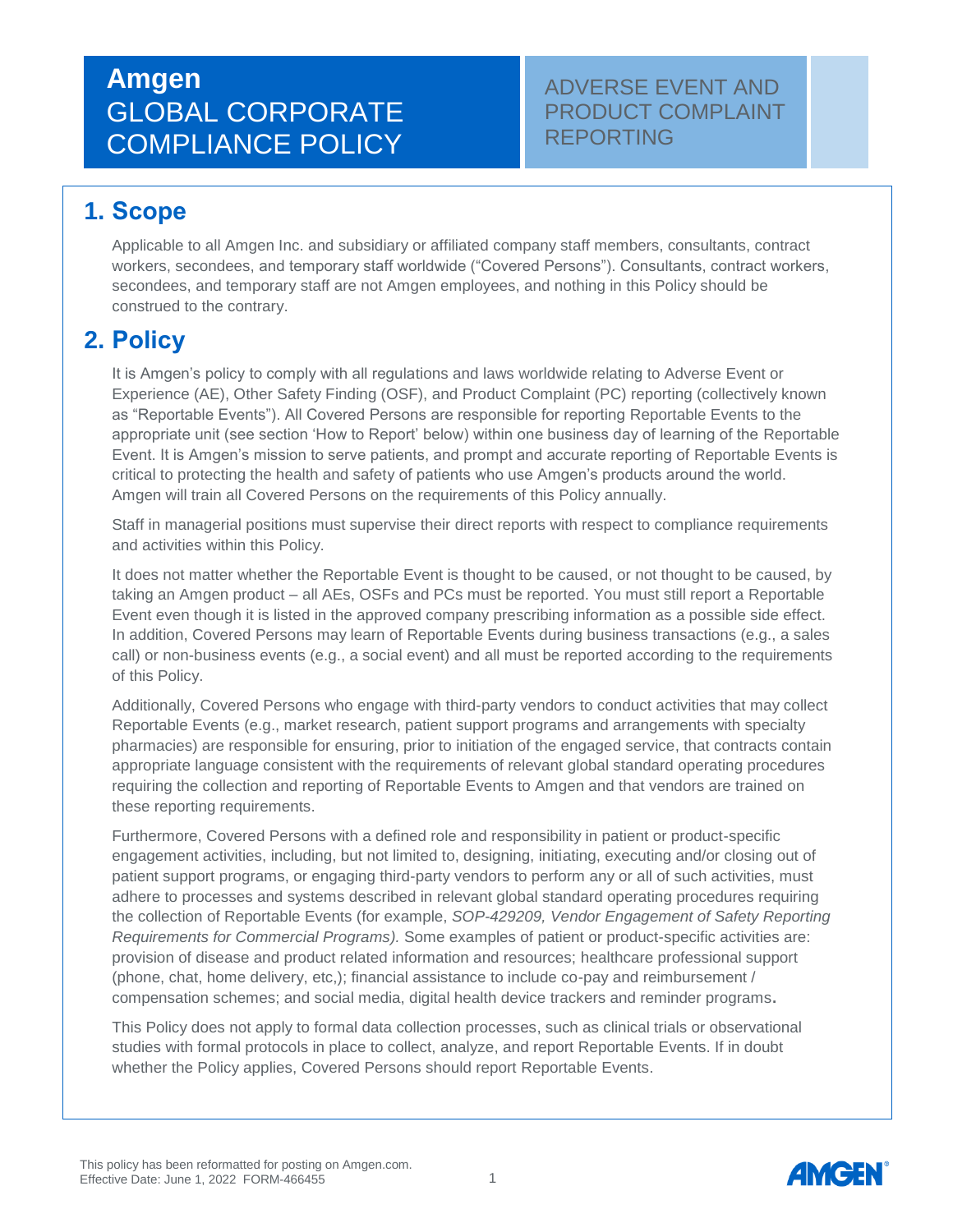### ADVERSE EVENT AND PRODUCT COMPLAINT REPORTING

#### **What to report:**

| <b>Term</b>                                 | <b>Definition</b>                                                                                                                                                                                                                                                                                                                                                                                                                   |
|---------------------------------------------|-------------------------------------------------------------------------------------------------------------------------------------------------------------------------------------------------------------------------------------------------------------------------------------------------------------------------------------------------------------------------------------------------------------------------------------|
| Adverse Event or Adverse<br>Experience (AE) | Any untoward medical occurrence in a patient administered an<br>Amgen product and which is not necessarily caused by the Amgen<br>product. An AE can therefore be any unfavorable and unintended<br>sign (e.g., an abnormal laboratory finding), symptom, or disease<br>temporally associated with the use of a medicinal product,<br>combination product, or medical device, whether or not considered<br>related to the product.  |
|                                             | This includes:                                                                                                                                                                                                                                                                                                                                                                                                                      |
|                                             | any clinically significant worsening of a pre-existing<br>ш<br>condition; or                                                                                                                                                                                                                                                                                                                                                        |
|                                             | an AE that has been associated with the discontinuation of<br>ш<br>the use of a product.                                                                                                                                                                                                                                                                                                                                            |
| <b>Other Safety Findings</b><br>(OSF)       | For the purposes of this Policy the following are considered Other<br>Safety Findings regardless of whether they are associated with an<br>AE and they must be reported to Amgen:                                                                                                                                                                                                                                                   |
|                                             | Use of an Amgen product while pregnant and/or breast<br>U,<br>feeding. This includes pregnancies in women whose sexual<br>partner took, or is taking, an Amgen product.                                                                                                                                                                                                                                                             |
|                                             | <b>Medication errors</b><br>٠                                                                                                                                                                                                                                                                                                                                                                                                       |
|                                             | Overdose<br>٠                                                                                                                                                                                                                                                                                                                                                                                                                       |
|                                             | Underdose<br>٠                                                                                                                                                                                                                                                                                                                                                                                                                      |
|                                             | Misuse is defined as the intentional improper use of a<br>ш<br>combination product or medical device not in accordance<br>with the authorized product information. In this case, the<br>user deliberately used the combination product or medical<br>device inappropriately causing difficulty administering the<br>product. Reports of misuse of a combination product or<br>medical device are not considered product complaints. |
|                                             | Abuse<br>ш                                                                                                                                                                                                                                                                                                                                                                                                                          |
|                                             | Addiction<br>ш                                                                                                                                                                                                                                                                                                                                                                                                                      |
|                                             | Transmission of an infectious agent through a contaminated<br>٠<br>Amgen product                                                                                                                                                                                                                                                                                                                                                    |
|                                             | <b>Accidental Exposure</b><br>U,                                                                                                                                                                                                                                                                                                                                                                                                    |
|                                             | <b>Occupational Exposure</b><br>u,                                                                                                                                                                                                                                                                                                                                                                                                  |
|                                             | Lack or loss of therapeutic efficacy<br>ш                                                                                                                                                                                                                                                                                                                                                                                           |
|                                             | Missed dose, if not taken prior to the next scheduled dose<br>ш                                                                                                                                                                                                                                                                                                                                                                     |

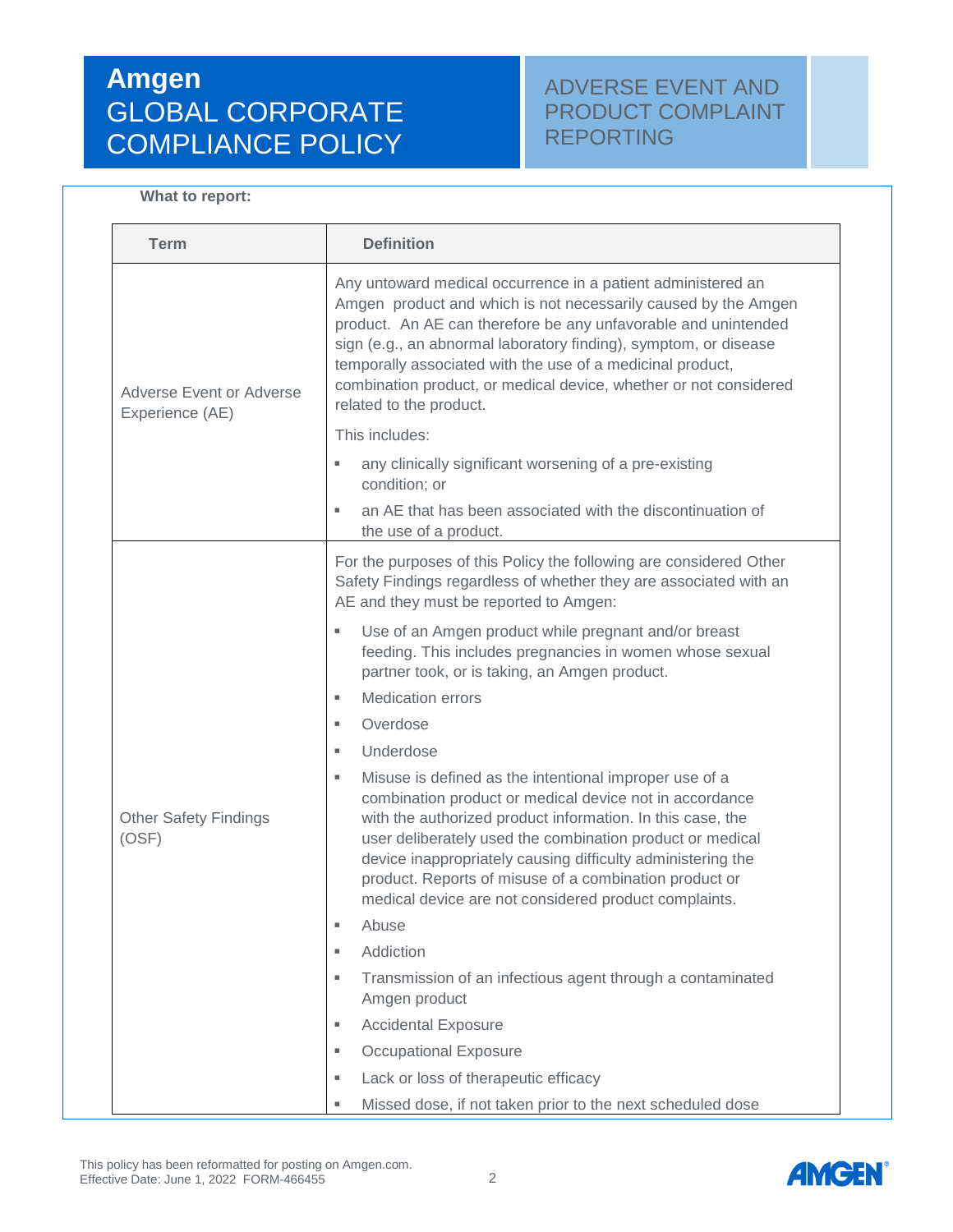### ADVERSE EVENT AND PRODUCT COMPLAINT REPORTING

| <b>Term</b>                      | <b>Definition</b>                                                                                                                                                                                                                                                                                                                                                                                                                                                                                                                                                                                                                                                                                                                |
|----------------------------------|----------------------------------------------------------------------------------------------------------------------------------------------------------------------------------------------------------------------------------------------------------------------------------------------------------------------------------------------------------------------------------------------------------------------------------------------------------------------------------------------------------------------------------------------------------------------------------------------------------------------------------------------------------------------------------------------------------------------------------|
|                                  | Unexpected therapeutic benefit<br>ш<br>Reports of patient "death" after exposure to Amgen's<br>٠<br>product where no other details are provided (e.g., fatal<br>outcomes)<br>Off-label use of an Amgen product defined as the<br>٠<br>intentional use of a product in a manner inconsistent with<br>the locally approved label, i.e., a different dose, use,<br>indication or patient population than that approved in the<br>local label. U.S. Commercial field staff are not required to<br>report off-label use unless the off-label use is associated<br>with an AE. However, U.S. Commercial field staff must<br>report all other AEs, PCs and OSFs irrespective of whether<br>the event is from on-label or off-label use. |
| <b>Product Complaint</b><br>(PC) | Any written, electronic or oral communication that alleges<br>deficiencies related to the identity, quality, durability, reliability,<br>safety, effectiveness, or performance of a drug, combination<br>product, or device after it is released for distribution to market or<br>clinic by either: (1) Amgen or (2) distributors or partners for whom<br>Amgen manufactures the material. This includes all components<br>distributed with the drug, such as packaging, drug containers,<br>delivery system, labelling, and inserts.                                                                                                                                                                                            |
|                                  | Use Error is a situation in which the outcome of device use was<br>different than intended, but not due to malfunction of the device.<br>The error may have been due to a poorly designed device, or it<br>may have been used in a situation that promoted incorrect<br>usage. Use errors are considered product complaints.                                                                                                                                                                                                                                                                                                                                                                                                     |

#### **When to Report**

Your reporting obligations are met by directly submitting Reportable Events via ASRP or by calling the appropriate office within 1 business day.

Note: Reportable Events received (i.e., emails and voicemails) by a Covered Person when out of office or while on vacation/holiday must be reported within 1 business day from the date the Reportable Event was received by the Covered Person regardless if there was no one available to retrieve the Reportable Event. It is the responsibility of the Amgen staff member to set up an out of office message providing alternative contact details when away from the office for a prolonged period. It is best practice to utilize group email addresses when engaging with external reporters rather than providing individual contact details to ensure Amgen can act upon such reports when one person is away.

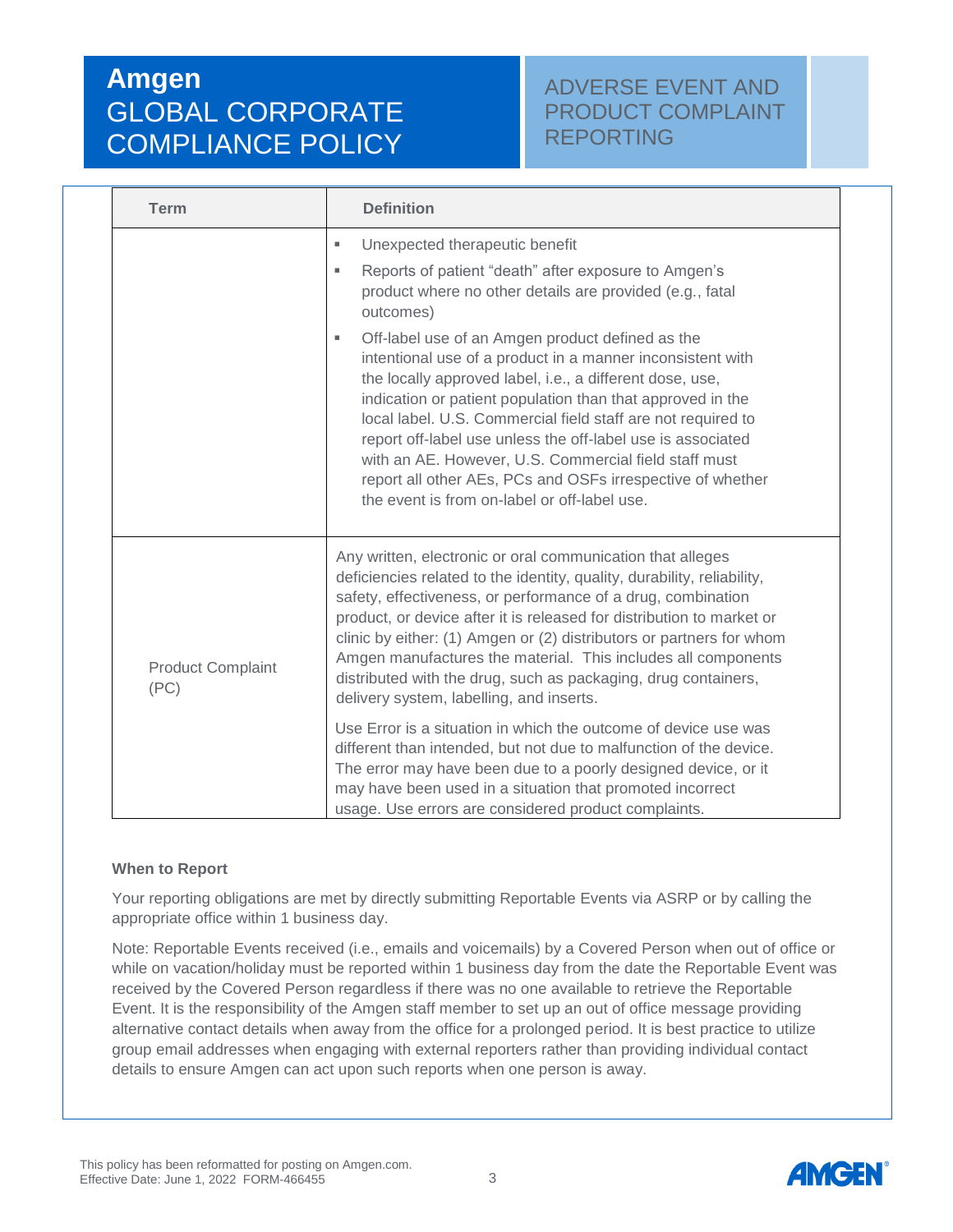### ADVERSE EVENT AND PRODUCT COMPLAINT REPORTING

#### **How to Report**

- Report information on AEs, OSFs and PCs by contacting any of the following:
- Amgen Safety Reporting Portal (ASRP): https://amgensafetyportal.force.com/asrp
- Your local Amgen Medical Information/Safety office. Contact numbers for local Medical Information/Safety offices are posted on the **[MyAmgen website](https://myamgen.amgen.com/complianceandpolicies/Pages/Reporting-Adverse-Events.aspx)**; or
- Corporate headquarters using the following contact numbers:

#### **Amgen Medical Information/Global Patient Safety**

#### **Phone: +1-805-447-3505 or +1-800-772-6436 (+1-800-77-Amgen)**

Please note that for ASRP reports, the system will process the submission and immediately provide a unique reference ID number (format: INT-XXXXXXX) on the screen. This unique reference ID number will also be emailed to the reporter.

Your obligations are not met by entering the Reportable Events in business reports, such as call notes, emails to your manager, or internal social media sites.

Covered Persons should try to obtain as much of the following information to the extent feasible and provide to Amgen to assist Amgen in its follow up with patient(s):

- Patient identifier (date of birth or initials)
- A description of the Reportable Event
- Amgen Product Implicated (if applicable the lot number on product pack)
- Reporter Contact Details

U.S. Commercial field staff do not need to provide information related to an off-label use unless associated with an Adverse Event. However, U.S. Commercial field staff must report all other AEs, PCs, OSFs irrespective of whether the event is from on-label or off-label use.

Please note that any information collected about an individual person or persons must comply with applicable privacy and data protection laws and regulations, along with Amgen policies. If you have any questions or require direction, contact your local Amgen data protection officer or the Amgen Privacy Office.

Information about Reportable Events must be kept confidential. Covered Persons should not discuss any information concerning a Reportable Event with anyone except the reporting person or entity, supervising staff, staff in Global Patient Safety, Medical Information, Amgen Operations, and the Law Department, unless otherwise directed.

### **3. Covered Persons Responsibility for Compliance**

Every Covered Person is required to follow and employ reasonable steps in preventing violations of (1) the Amgen Code of Conduct, (2) laws and regulations applicable in the relevant jurisdictions, and (3) Amgen policies and other governance documents applicable to him or her. Covered Persons are also required to report any conduct that may violate such laws, regulations, the Amgen Code of Conduct, and Amgen policies and other governance documents. Covered Persons must refer to the governance documents in effect for the geographic area in which they work, or for which they are responsible, or